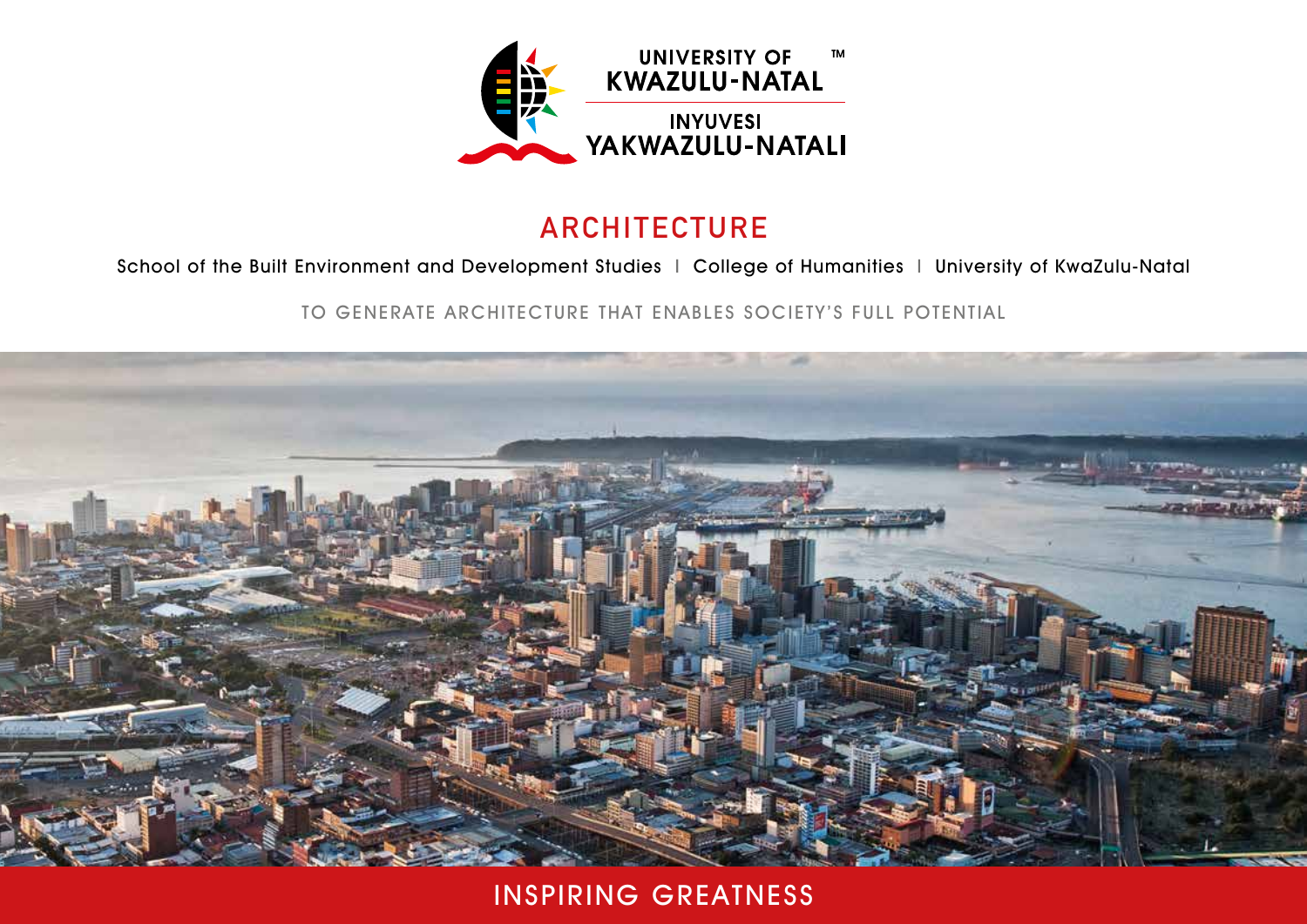

# Unique Local **Context**

Durban has a challenging environment and topography, coupled with cultural and social diversity. Studying here helps our students appreciate the 'ordinary' preparing them for the challenges of the real world and encouraging a resourceful and practical approach.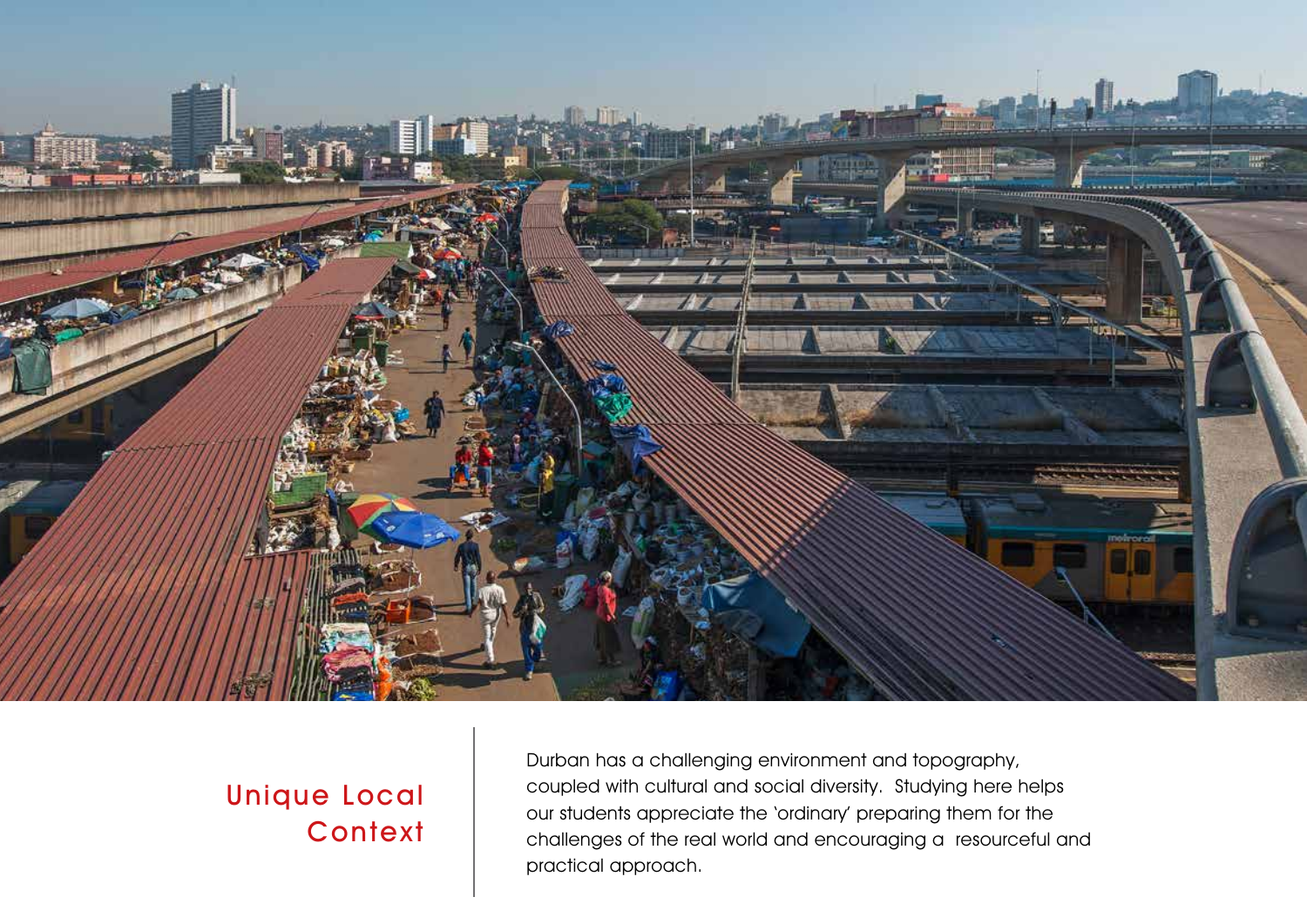

# Research With Purpose

We align ourselves with the universities focus on being a Premier University of African Scholarship.

Our reputation for producing work that is practically useful and exceptional coupled with our outstanding resource library makes our programme an asset not just to our students but to the profession as a whole.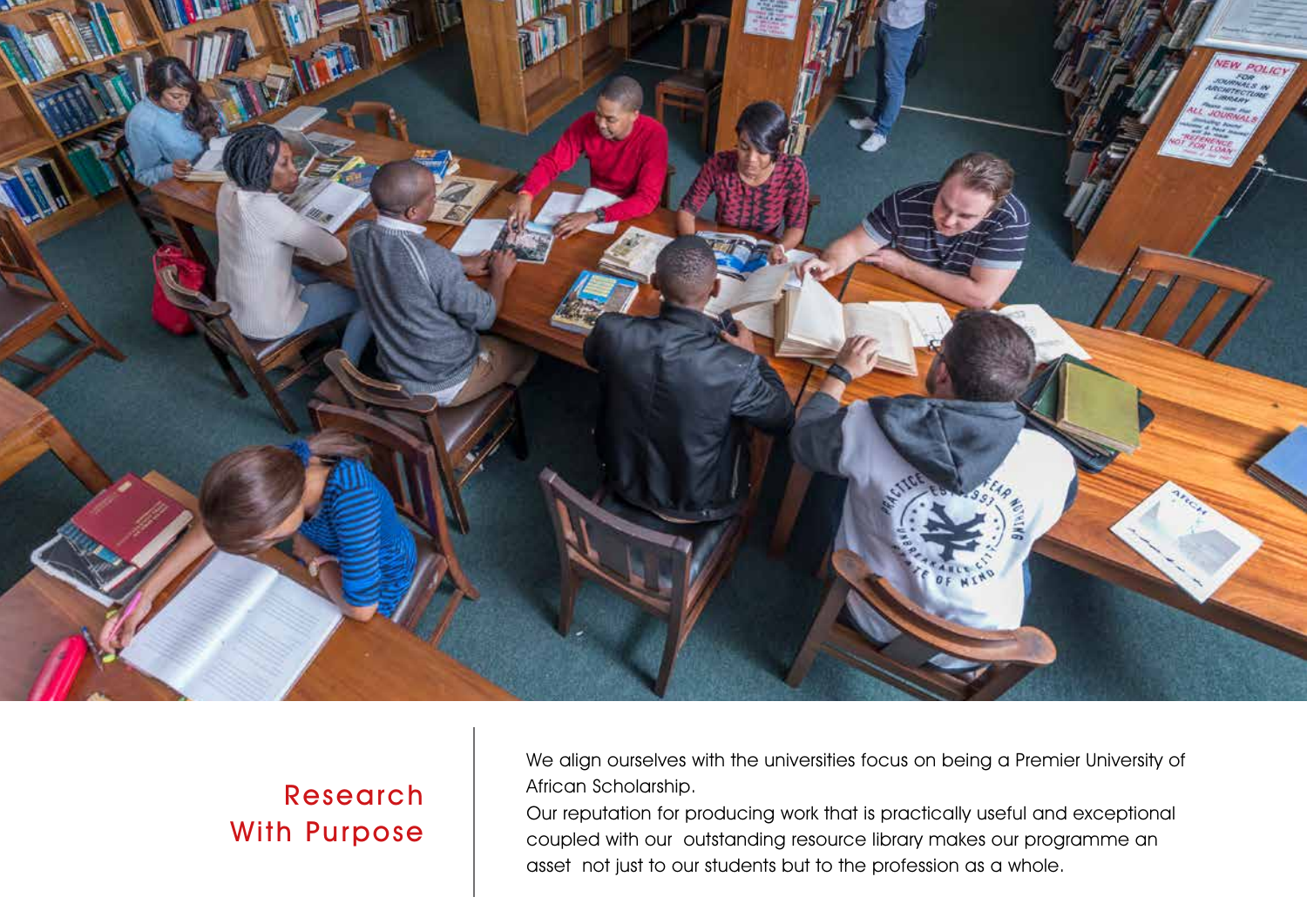

# Multi- and Inter-Disciplinary

Our school has an unusual but exciting grouping of disciplines. This coupled with a strong culture of studio life and shared modules allows us the opportunity to cross pollinate with other disciplines and expose our students to more real world situations.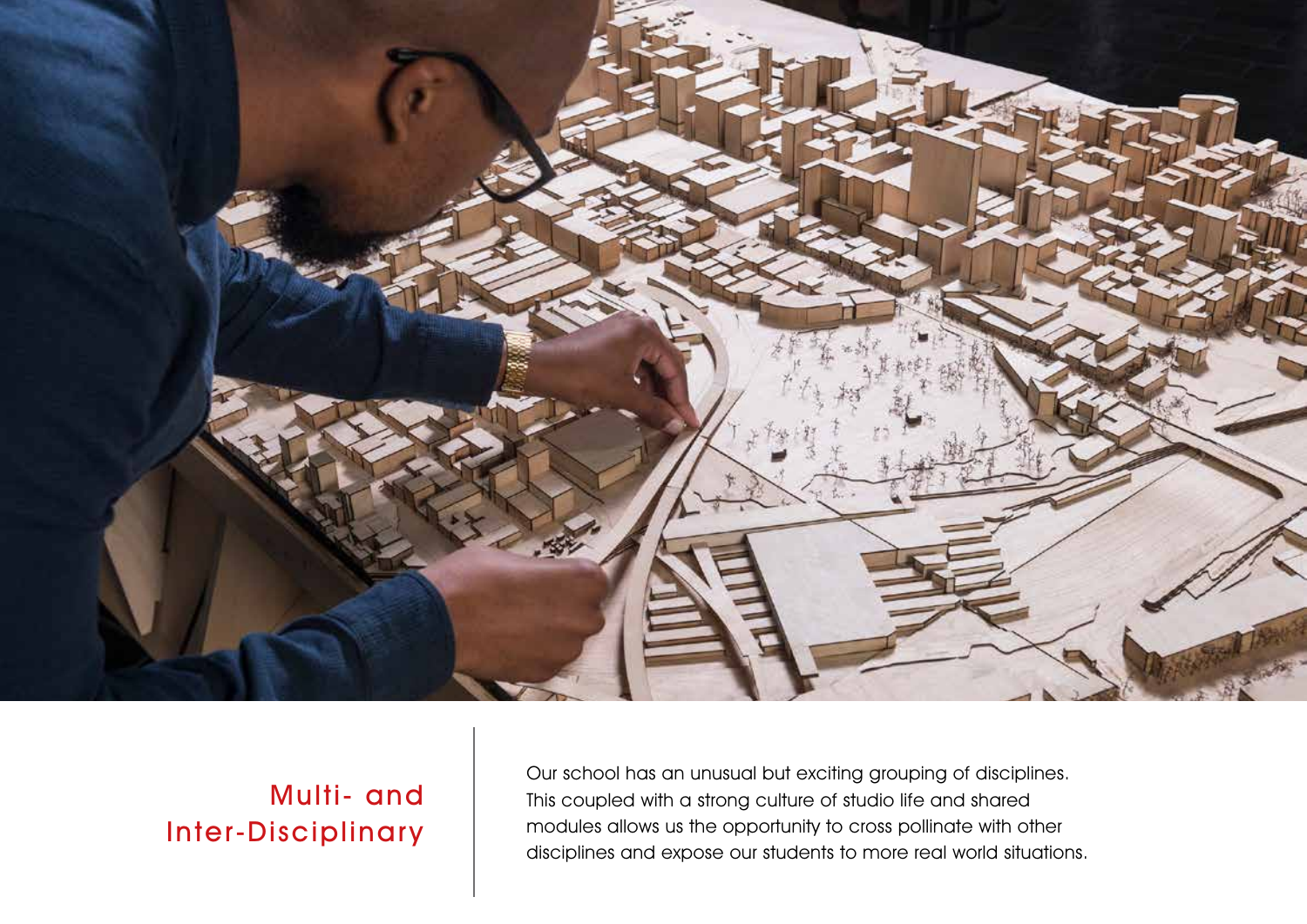

# Producing Employable Students

The discipline produces resourceful and capable students that are both eminently employable and are also able to create employment themselves.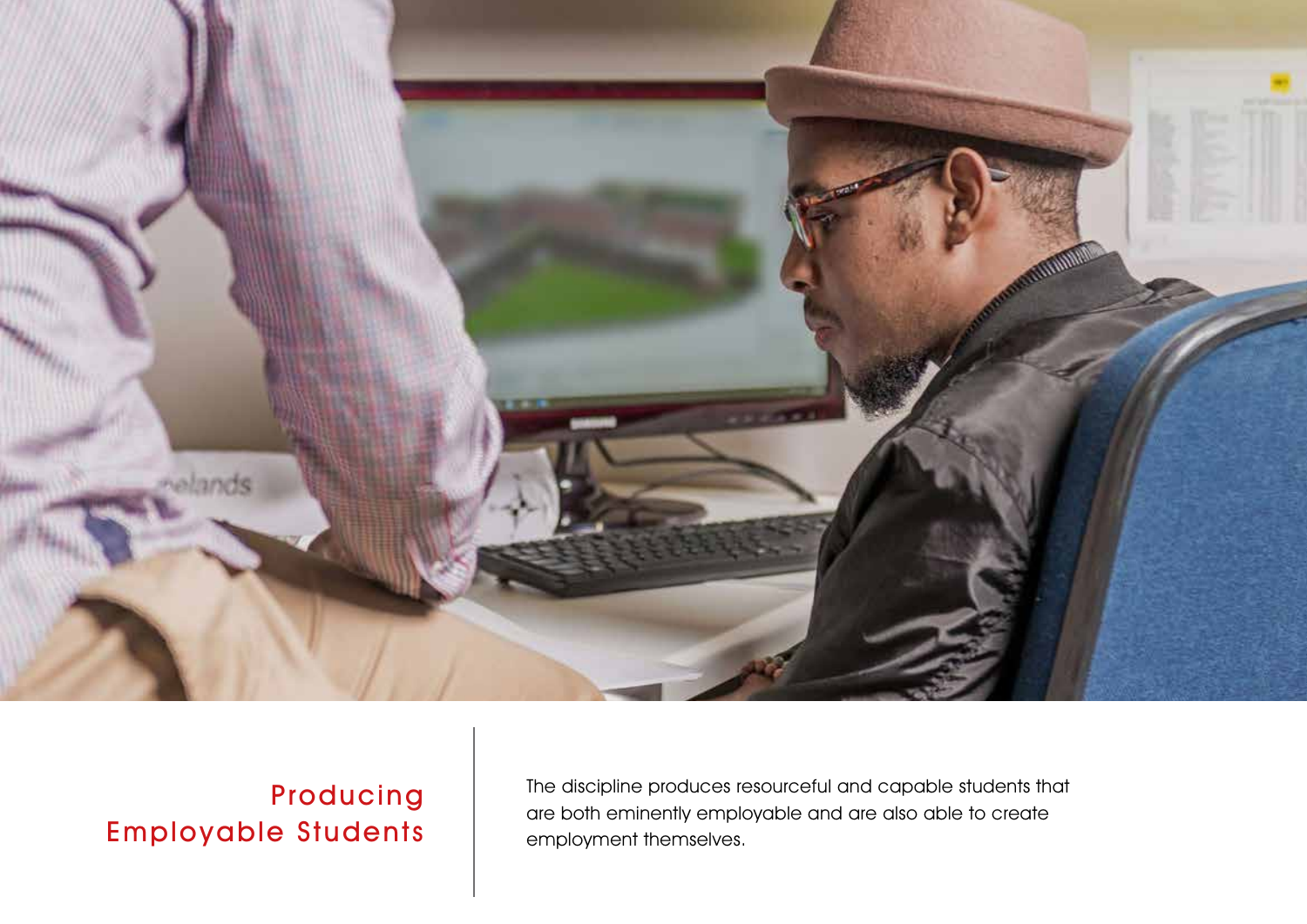

# Strong Leadership

We develop our students to be leaders in the profession. We celebrate homegrown leadership and lessons and draw on leading professionals to be associated with the discipline.

Enabling your studies in this discipline is an approachable and informed Board of Advisors, Emeritus Professors, Associate Professors, Academics, Studio Support, Administrators and Technical Support personnel.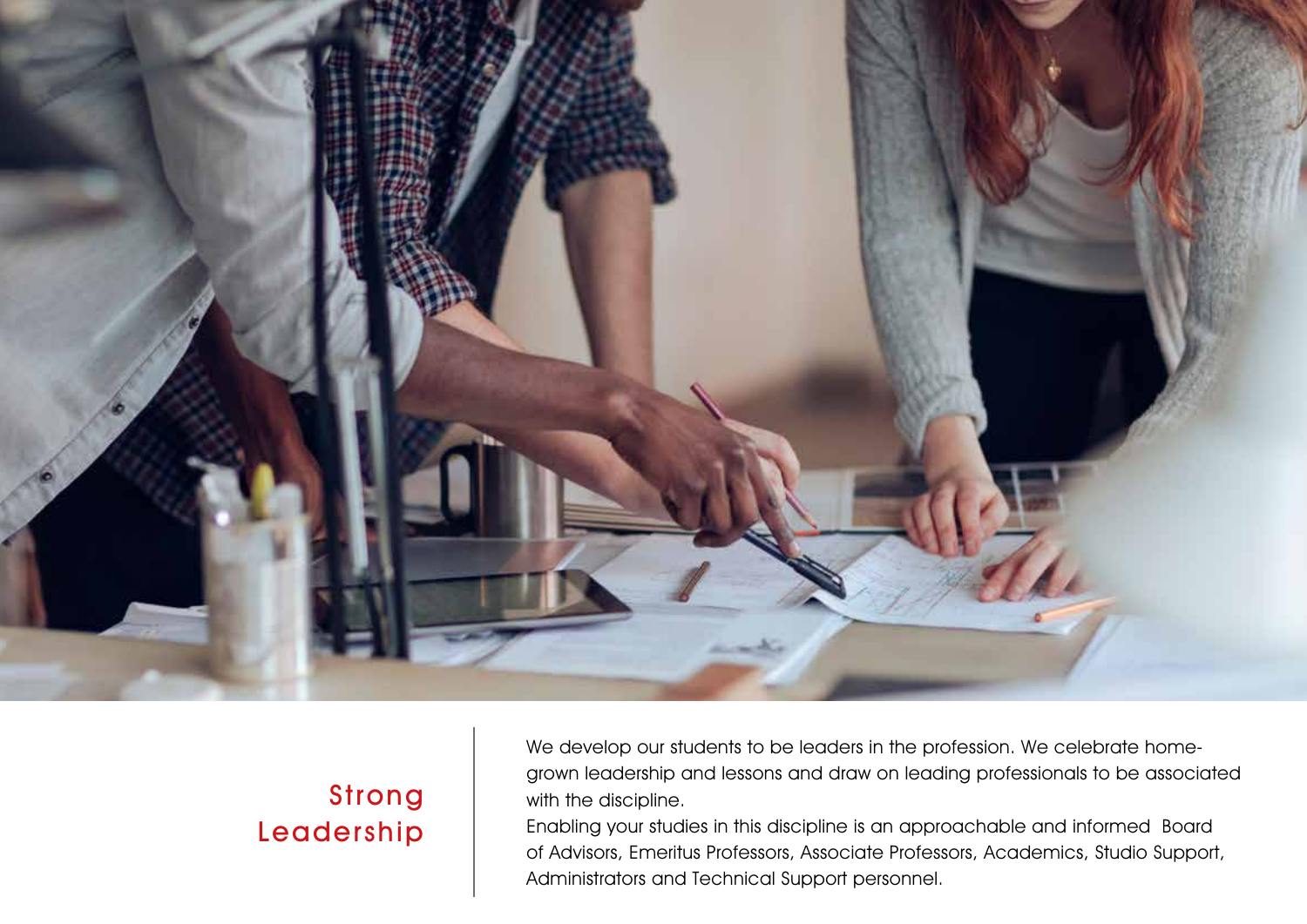### Bachelor of Architectural Studies

The Bachelor of Architectural Studies degree is a three year programme that provides a strong academic and practical foundation for students in both their yearlong internship in an architectural firm and their Masters in Architecture degree that is to follow thereafter. The studio is the core of our student's practical learning and is supported and enhanced by key theoretical modules such as theory, history and technology.

It is in this well-equipped studio environment that students are mentored by professional architects and academics to realise their creative potential. The first year introduces students to the principles of architecture from an anthropometric perspective, the second year introduces further social and environmental influences on architecture and the final year prepares students for their internship.

#### Honours and Masters in Architecture

w

The The B.Arch. Honours is a degree in architecture is the first year of the postgraduate programme which engages with progressive professional architectural knowledge, expertise and proficiencies related to the study and vocation of architecture.

The Master in Architecture degree is a one year programme where students take initiative in developing their own design schemes based on their research. The process exposes students to the broader context within which architecture situates itself, with the development of urban design and community engagement skills. The degree can be used for the purposes of registration as a candidate professional architect with the South African Council for the Architectural Profession in terms of Act 44 of 2000.

The Honours and master's selection process is rigorous and only those that meet minimum requirements will be eligible for application.